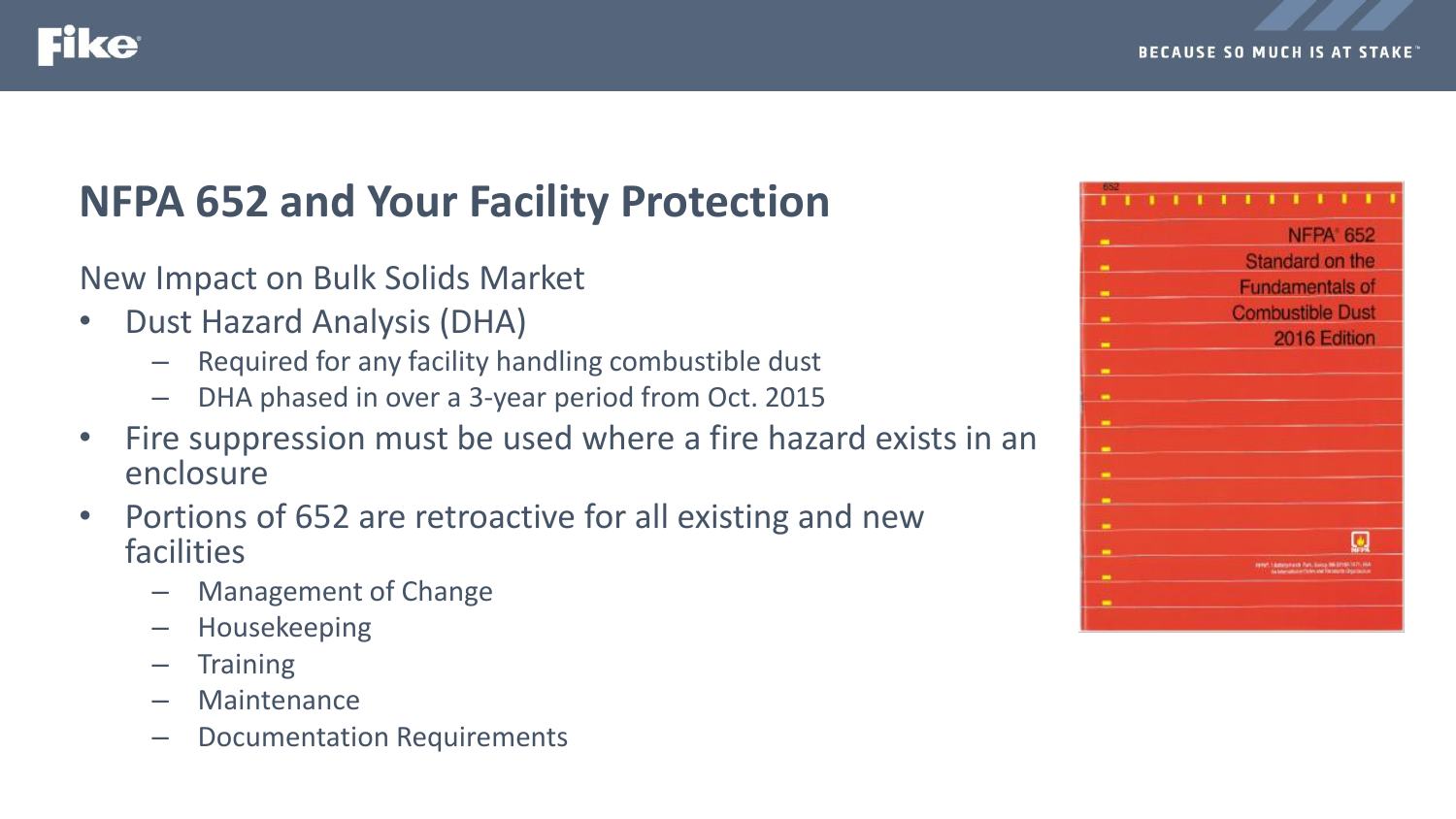**Fike** 

#### **BECAUSE SO MUCH IS AT STAKE**











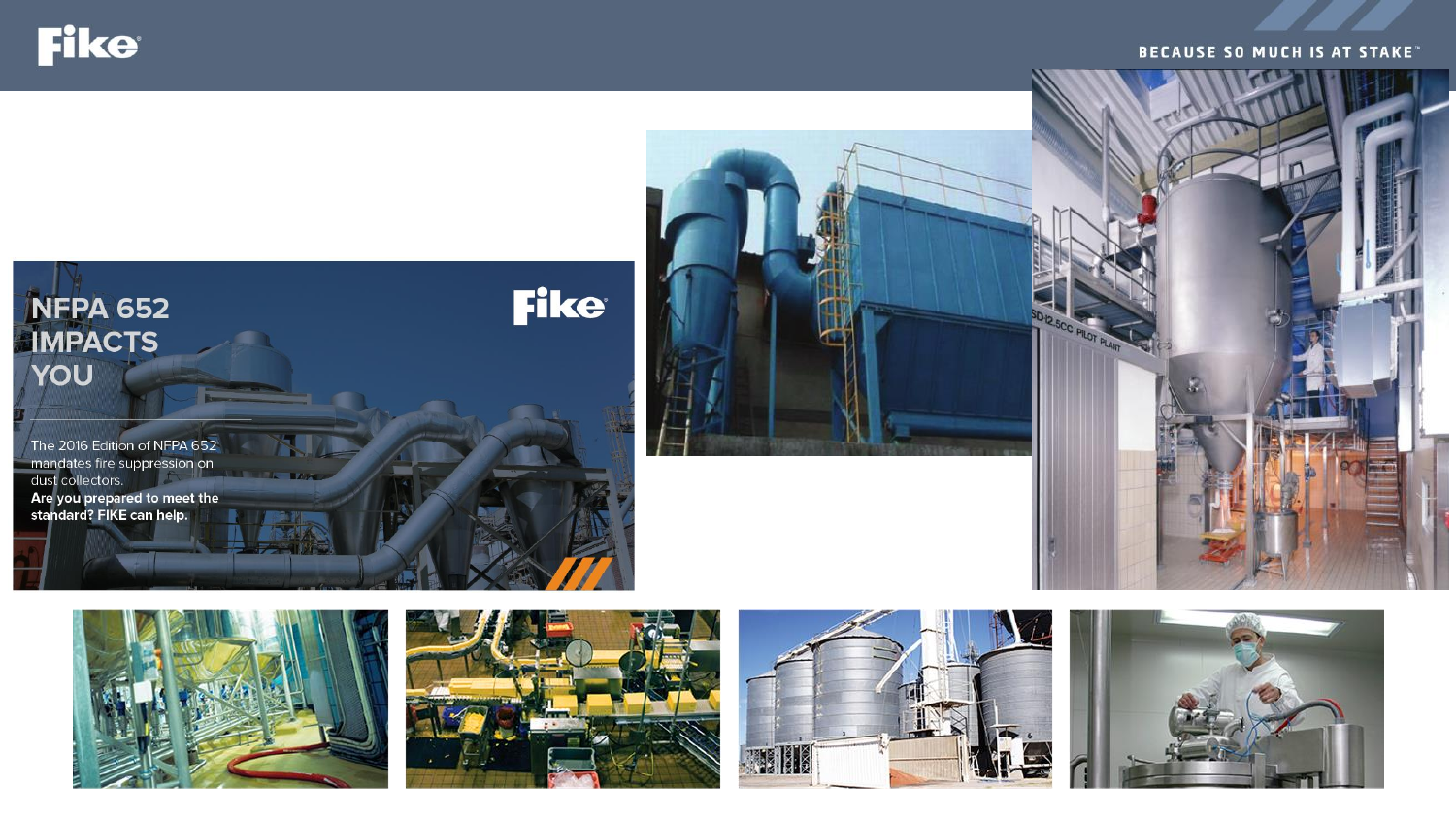![](_page_2_Picture_0.jpeg)

### ike

## **The Disadvantages of Sprinklers**

- Must protect pipes from freezing
- Possible environmental contamination from water runoff
- Caking of material in collector
- Rusting of collector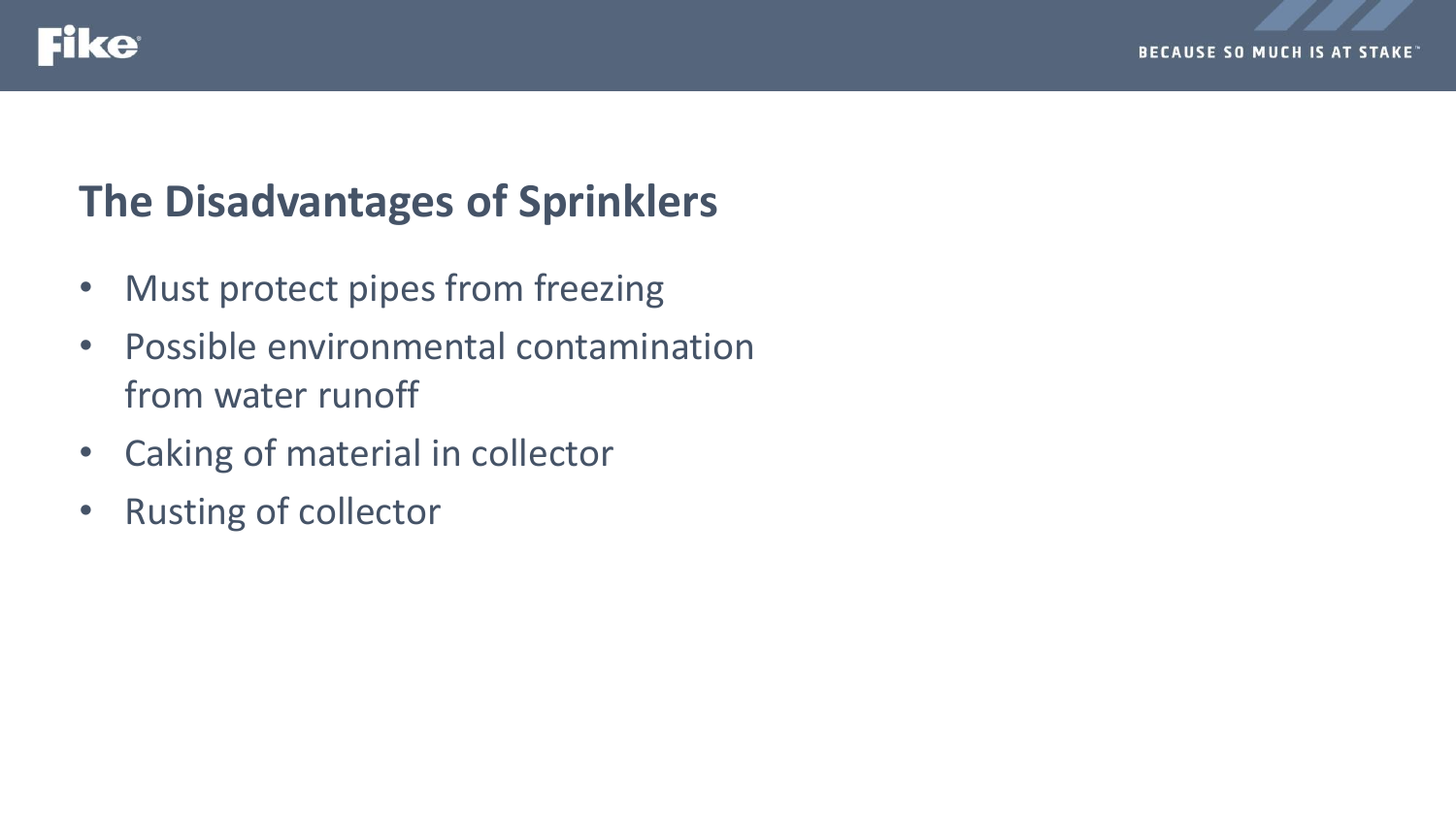#### **BECAUSE SO MUCH IS AT STAKE**

# **How it Works**

**Fike** 

- 1) Spark generated and conveyed through pneumatic system
- 2) Spark smolders and creates fire in dust collector
- 3) Heat detectors activate at 225F and send signal to Fike releasing panel, which signals PLC (if present)
- 4) PLC shuts dampers and applies fan brake (as necessary)
- 5) Control panel releases agent from containers
- 6) Agent flows through pipe and is dispensed into hazard through nozzles
- 7) Agent is held for 20 minutes extinguishing fire, preventing re-ignition
- 8) First responders arrive and assess situation

![](_page_3_Picture_10.jpeg)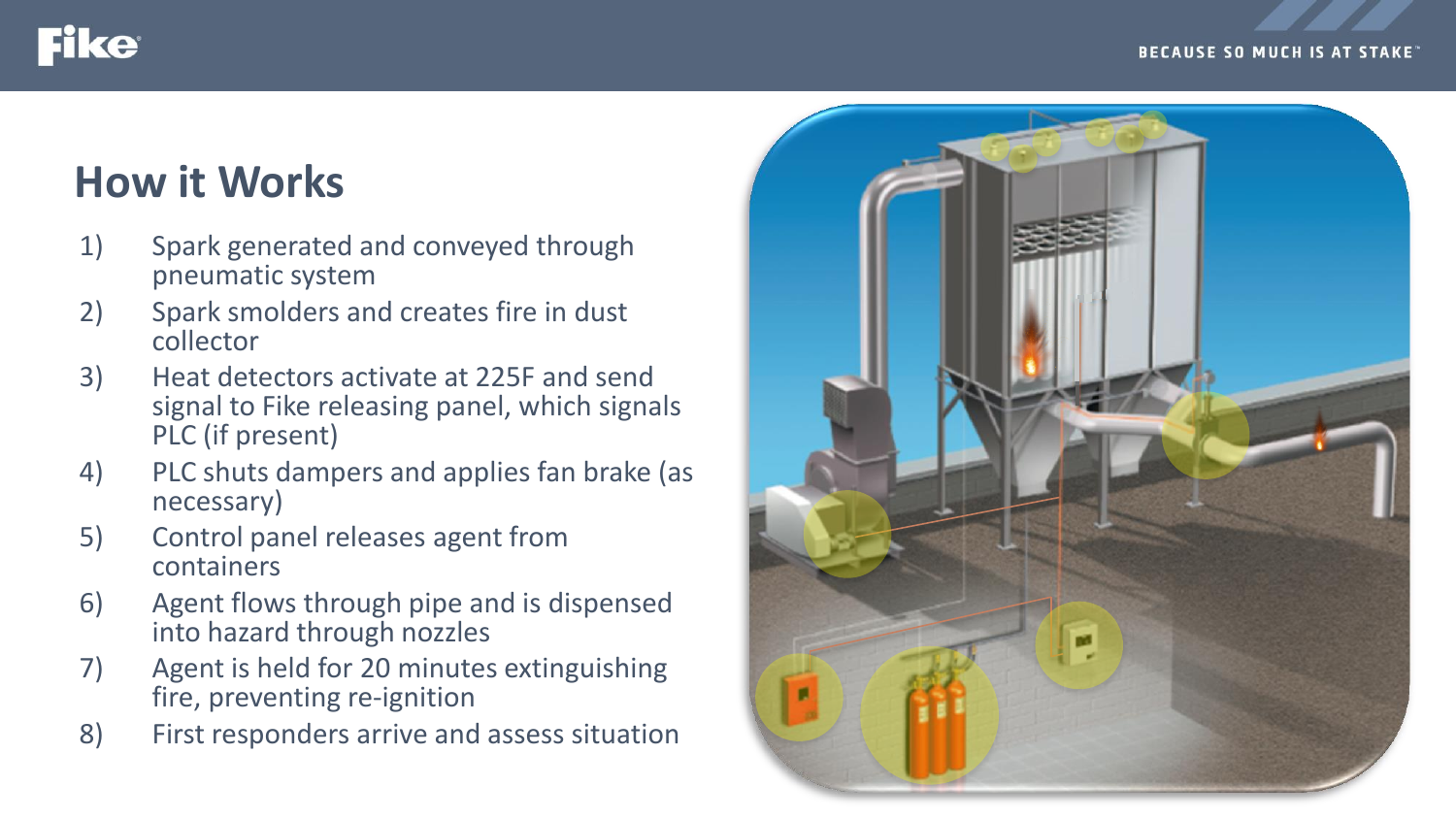**Fike** 

![](_page_4_Figure_2.jpeg)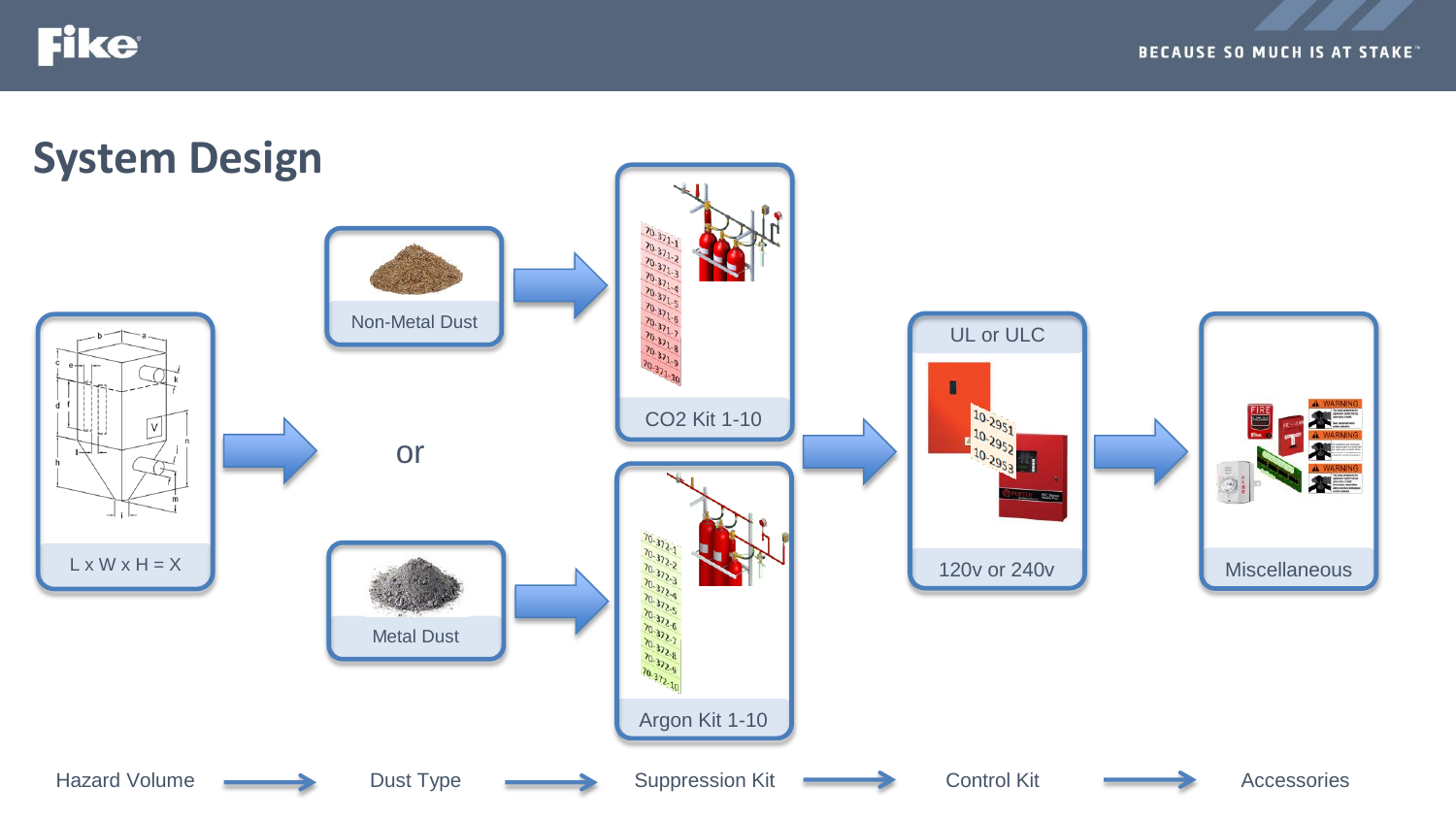![](_page_5_Picture_0.jpeg)

# **Applications**

- Dust Collectors
- Hazard Type
	- CO2 for most hazards
	- Argon for metal dusts

![](_page_5_Picture_7.jpeg)

![](_page_5_Picture_8.jpeg)

CO2 System **Argon** System